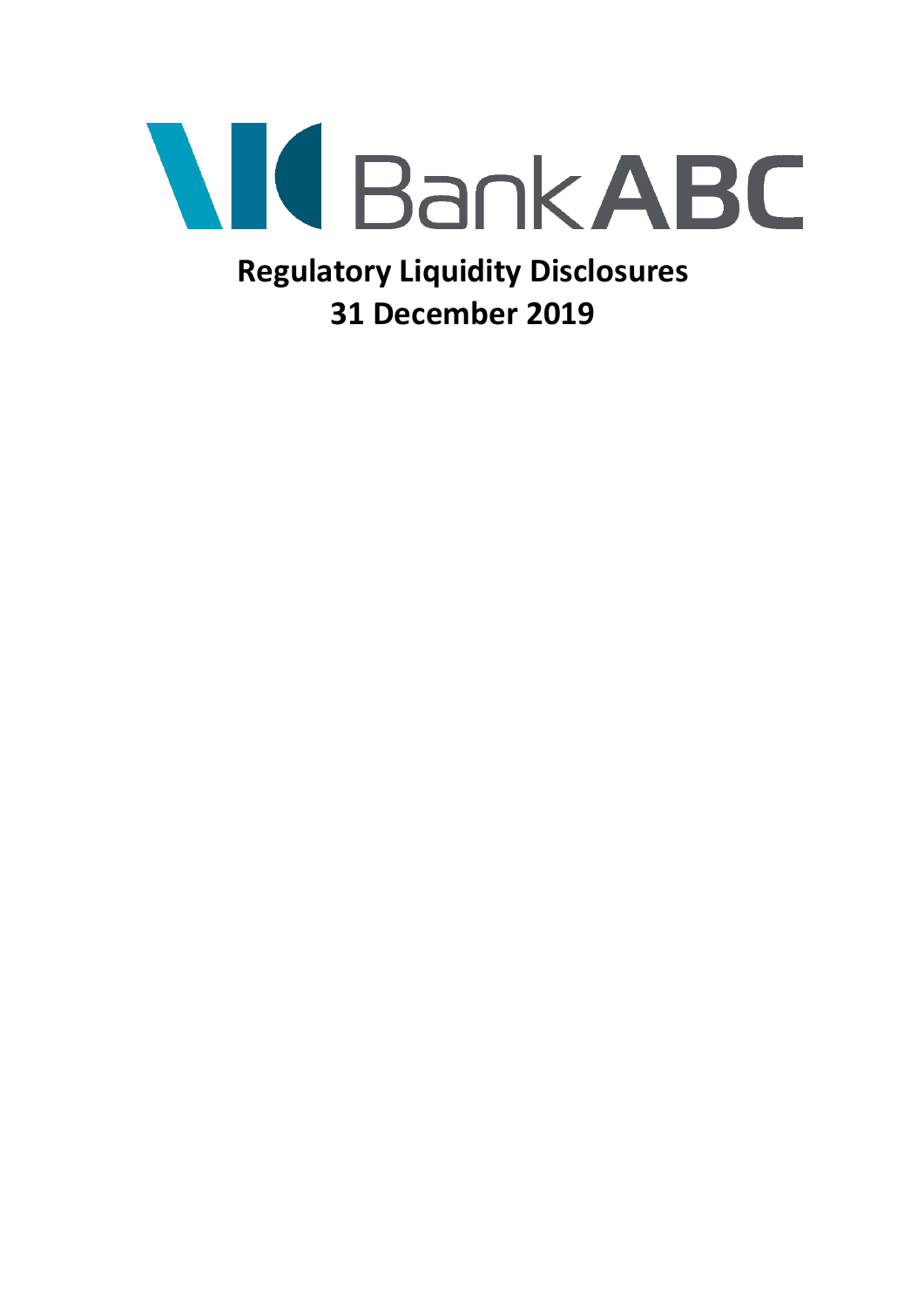### **Liquidity Coverage Ratio (LCR) for the year ended 31st December 2019**

#### *Introduction*

In June 2019, the Central Bank of Bahrain (CBB) issued the regulations to banks operating in Bahrain on the reporting of the Liquidity Coverage Ratio (LCR) as part of the Basel III reforms.

The main objective of the Liquidity Coverage Ratio (LCR) is to promote the short-term resilience of the liquidity risk profile of banks by ensuring that they have sufficient level of high-quality liquid assets (HQLA) to cover net outflows and survive a significant stress scenario lasting for a period of up to 30 calendar days. Under the requirements, the Bank is required to maintain an LCR requirement of at least 100% on a daily basis.

### *High Quality Liquid Assets (HQLA) Portfolio*

HQLA eligible securities, fall into three categories: Level 1, Level 2A, and Level 2B liquid assets. Level 1 liquid assets, which are of the highest quality and deemed the most liquid is subject to no or little discount (or haircuts) to their market value and may be largely used without limit in the liquidity buffer. Level 2A and 2B securities are recognised as being relatively stable and reliable sources of liquidity, but not to the same extent as Level 1 assets. LCR rules therefore set a 40 per cent composition cap on the combined amount of Level 2A and Level 2B securities that firms may hold in their total eligible liquidity buffer. Level 2B liquid assets, which are considered less liquid and more volatile than Level 2A liquid assets, are subject to large and varying haircuts and may not exceed 15 per cent of the total eligible HQLA.

Bank ABC Group's HQLA comprised primarily "Level 1" securities (80%) with the Central Bank of Bahrain (CBB) and the sovereign and central banks of countries where the Bank has branches and subsidiaries, and also include highly rated corporate debt issuances.

#### *Outflows & Inflows*

Expected outflows are generally calculated as a percentage outflow of on-balance sheet items (e.g. funding received) and off-balance sheet commitments (e.g. credit and liquidity lines) made by firms. The % of outflow varies typically by counterparties per the liquidity rules.

Expected inflows are also generally calculated as a percentage inflow on-balance sheet items and include inflows (e.g. from corporate or retail loans) that will be repaid within 30 days. To ensure a minimum level of liquid asset holdings, and to prevent firms from relying solely on anticipated inflows to meet their liquidity coverage ratio, the prescribed amount of inflows that can offset outflows is capped at 75 per cent of total expected outflows.

The cash-outflows were driven primarily by unsecured wholesale funding and inter-bank borrowings.

The Bank utilises internal Risk Appetite Statement thresholds ("RAS") which act as early warning indicators and safeguards to ensure LCR is maintained above the regulatory minimum requirements at all times.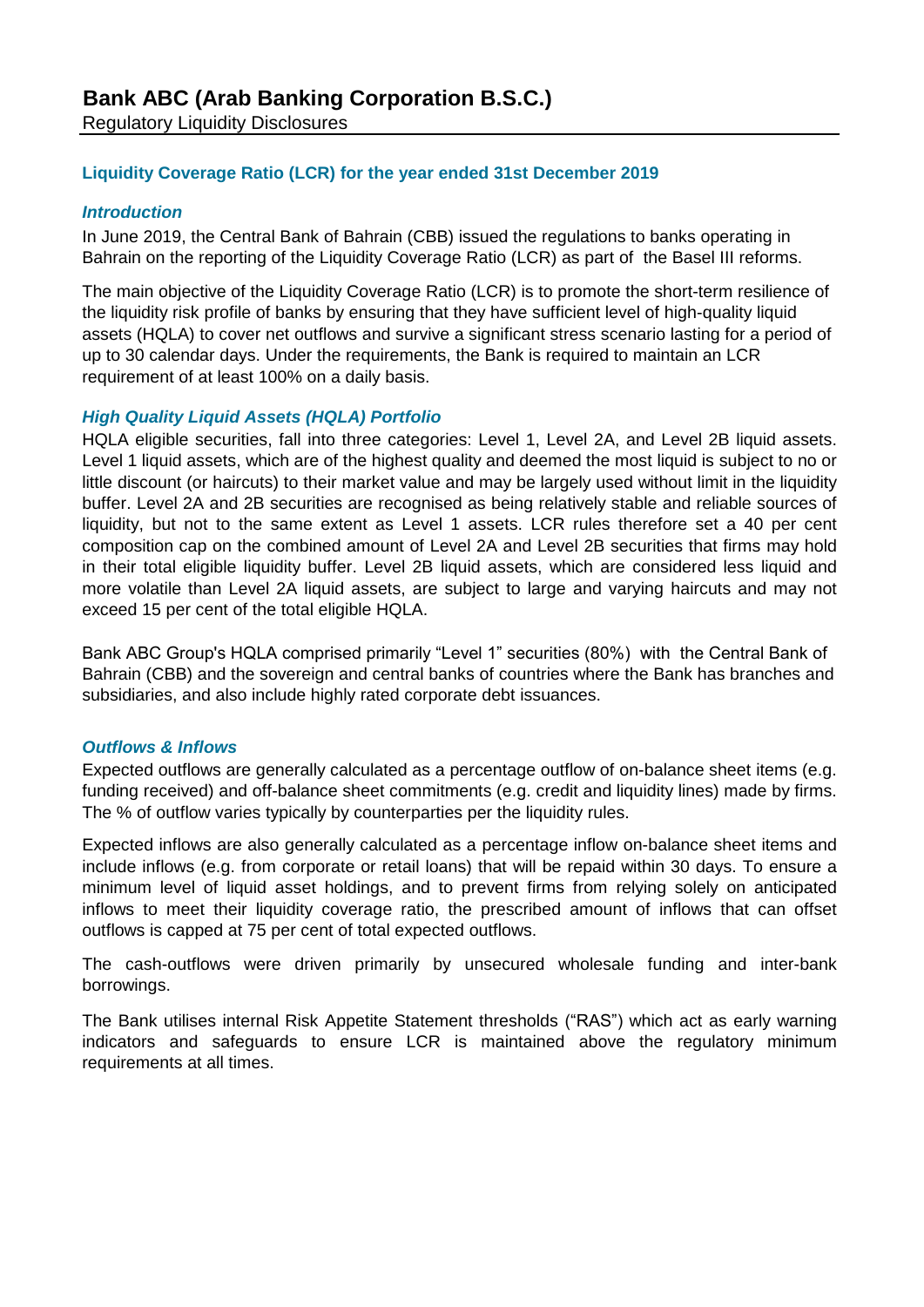# **Bank ABC (Arab Banking Corporation B.S.C.)**

Regulatory Liquidity Disclosures

### **Liquidity Coverage Ratio (LCR) for the year ended 31st December 2019 (continued)**

#### *Quantitative Disclosure*

The Group continued to maintain a strong average LCR position over the reporting period with a prudent surplus to both Board approved risk appetite and regulatory requirements. The Group's average LCR was 410% in the fourth quarter (previous quarter: 424%) driven by higher average HQLA holdings and lower net cash outflows, reflecting the Group's focus on high-quality liquid assets across our units and aligned with overall growth in the Group's balance sheet. Bank ABC also holds adequate liquidity across all its footprint to meet all local prudential LCR requirements, where applicable.

|                |                                                                       | All figures in US\$ '000 |                             |  |  |  |  |
|----------------|-----------------------------------------------------------------------|--------------------------|-----------------------------|--|--|--|--|
|                |                                                                       | <b>Total unweighted</b>  | <b>Total weighted value</b> |  |  |  |  |
|                |                                                                       | value (average)**        | (average)**                 |  |  |  |  |
|                | <b>High-quality liquid assets</b>                                     |                          |                             |  |  |  |  |
| 1              | <b>Total HQLA</b>                                                     |                          | 3,609                       |  |  |  |  |
|                | <b>Cash outflows</b>                                                  |                          |                             |  |  |  |  |
| $\overline{2}$ | Retail deposits and deposits from small business customers, of which: |                          |                             |  |  |  |  |
| 3              | Stable deposits                                                       |                          | $\blacksquare$              |  |  |  |  |
| 4              | Less stable deposits                                                  | 946                      | 95                          |  |  |  |  |
| 5              | Unsecured wholesale funding, of which:                                |                          |                             |  |  |  |  |
| 6              | Operational deposits (all counterparties) and deposits in             | ۳                        |                             |  |  |  |  |
|                | networks of cooperative banks                                         |                          |                             |  |  |  |  |
| $\overline{7}$ | Non-operational deposits (all counterparties)                         | 6,005                    | 3,332                       |  |  |  |  |
| 8              | Unsecured debt                                                        |                          |                             |  |  |  |  |
| 9              | <b>Secured wholesale funding</b>                                      |                          | 12                          |  |  |  |  |
| 10             | Additional requirements, of which:                                    |                          |                             |  |  |  |  |
| 11             | Outflows related to derivative exposures and other                    | 21                       | 21                          |  |  |  |  |
|                | collateral requirements                                               |                          |                             |  |  |  |  |
| 12             | Outflows related to loss of funding on debt products                  |                          | $\blacksquare$              |  |  |  |  |
| 13             | Credit and liquidity facilities                                       | $\overline{\phantom{a}}$ |                             |  |  |  |  |
| 14             | Other contractual funding obligations                                 | 21                       | $\overline{2}$              |  |  |  |  |
| 15             | Other contingent funding obligations                                  | 1,242                    | 62                          |  |  |  |  |
| 16             | <b>Total Cash Outflows</b>                                            |                          | 3,523                       |  |  |  |  |
|                | <b>Cash inflows</b>                                                   |                          |                             |  |  |  |  |
| 17             | Secured lending (eg. reverse repos)                                   | 797                      | 51                          |  |  |  |  |
| 18             | Inflows from fully performing exposures                               | 3,412                    | 2,158                       |  |  |  |  |
| 19             | Other cash inflows                                                    | 548                      | 548                         |  |  |  |  |
| 20             | <b>Total Cash Inflows</b>                                             | 4,757                    | 2,758                       |  |  |  |  |
|                | Cap on cash inflows                                                   | 75%                      | 2,643                       |  |  |  |  |
|                | Total cash inflows after applying the cap                             |                          | 2,643                       |  |  |  |  |

| <b>Total adjusted value</b> |  |
|-----------------------------|--|
|                             |  |

| 21   | <b>Total HQLA</b>                         | 3.609 |
|------|-------------------------------------------|-------|
| - 22 | Total net cash outflows                   | 881   |
|      | 23   Liquidity Coverage Ratio (%) Average | 410%  |

\*\* *In accordance with the CBB liquidity module, LCR presented above is a simple average of daily LCR of all working days during Q4 2019.*

*The Consolidated Group LCR ratio as at 31st December 2019 was 303%.*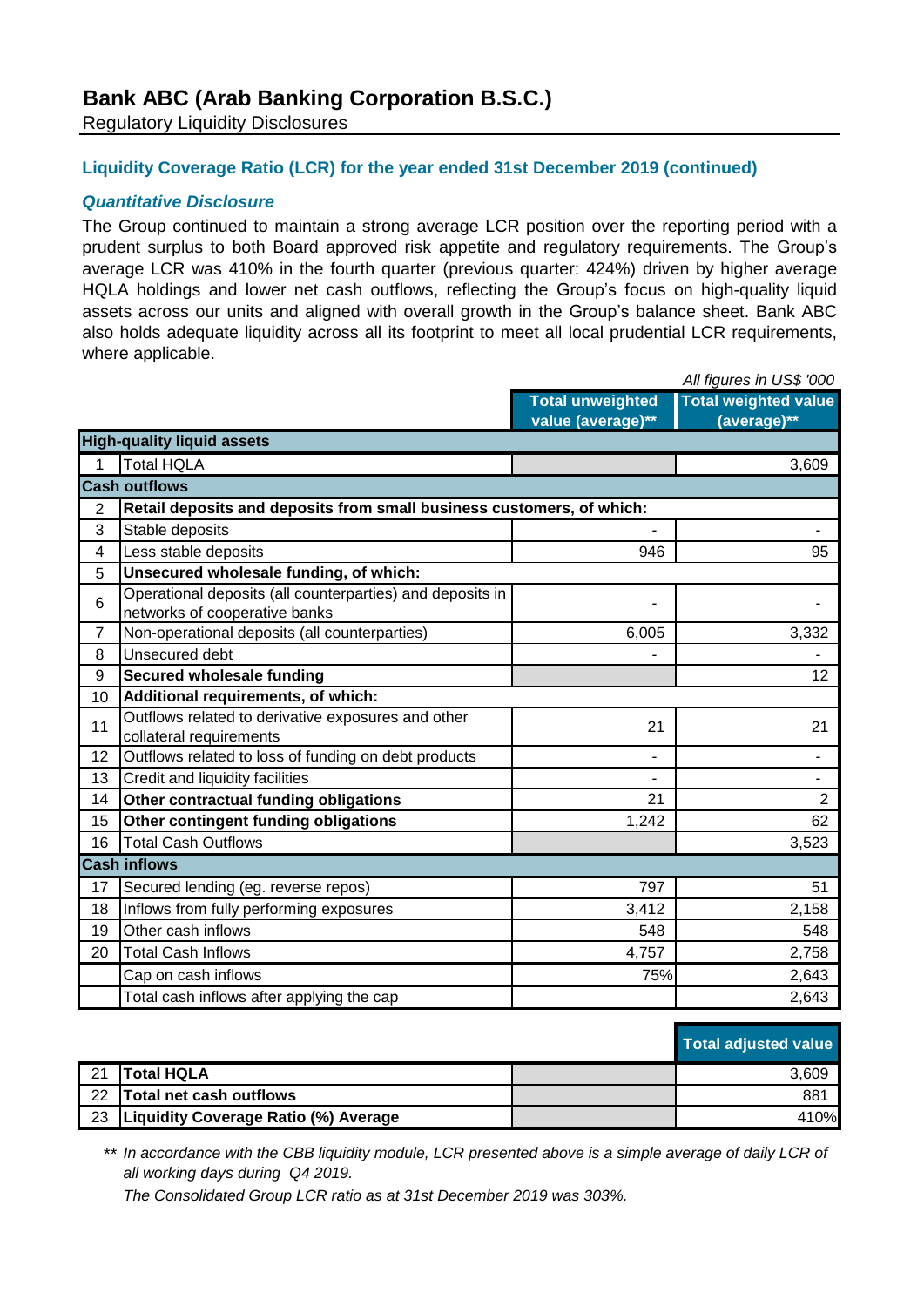#### **Net Stable Fund Ratio (NSFR) for the year ended 31st December 2019**

#### *Introduction*

In August 2018, the Central Bank of Bahrain (CBB) issued the regulations to banks operating in Bahrain on the reporting of the Net Stable Funding Ratio (NSFR) effective 31 December 2019. The purpose of this disclosure is to provide the information pursuant to CBB's Liquidity Risk Management module LM 12.5 "General Disclosure Requirements".

The NSFR is a balance sheet metric which requires institutions to maintain a stable funding profile in relation to the characteristics of their assets and off-balance sheet activities over a one-year horizon. It is the ratio between the amount of available stable funding (ASF) and the amount of required stable funding (RSF). ASF factors are applied to balance sheet liabilities and capital, based on their perceived stability and the amount of stable funding they provide. Likewise, RSF factors are applied to assets and off-balance sheet exposures according to the amount of stable funding they require. As per the CBB liquidity disclosure requirement, the Consolidated NSFR is to be published on a quarterly basis. At the last reporting date, the Group NSFR remained above 100 per cent.

The Bank utilises internal Risk Appetite Statement thresholds ("RAS") which act as early warning indicators and safeguards to ensure NSFR is maintained above the regulatory minimum requirements.

#### *Quantitative Disclosure*

At the first reporting date on 31 December 2019, the Consolidated Group NSFR was 115%, well above the regulatory minimum. Available Stable Funding at Group level as of 31 December 2019 was around US\$ 16.8 billion as against US\$ 14.6 billion of Required Stable Funding.

The drivers of available stable funding include Bank ABC's robust capital base, substantial and reliable wholesale funding from customers and a retail deposits in MENA units. Required stable funding include financing various customers including non-financial corporates, sovereigns, PSE's , financial institutions and retail and small business customers. Bank ABC's HQLA requires minimal funding mainly due to the significant component of Level 1 assets in the portfolio.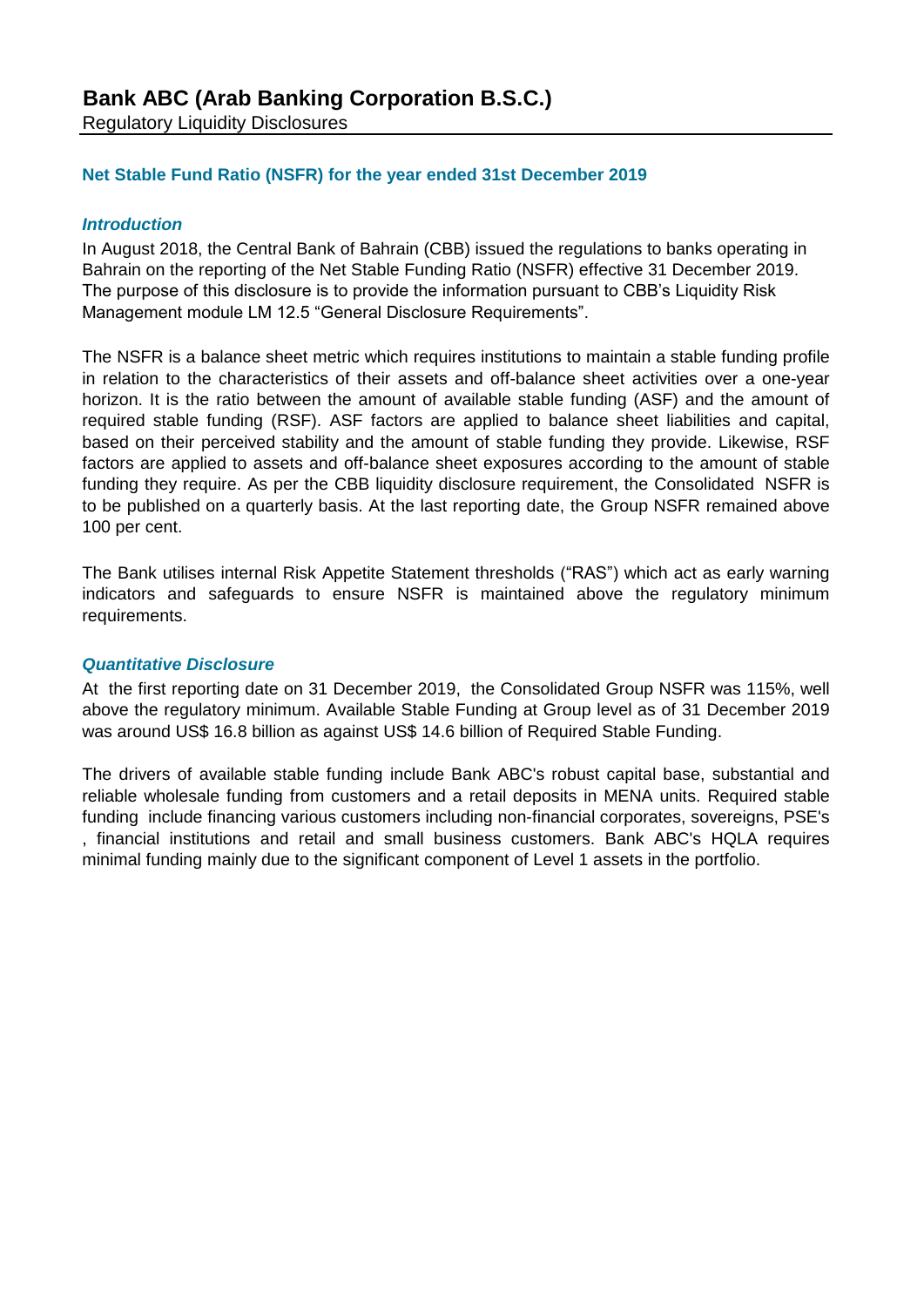# **Net Stable Fund Ratio (NSFR) for the year ended 31st December 2019 (continued)**

## *Quantitative Disclosure (continued)*

| All figures in US\$ '000 |                                                                                                                                          |                                                |                       |                                                  |                  |                                   |
|--------------------------|------------------------------------------------------------------------------------------------------------------------------------------|------------------------------------------------|-----------------------|--------------------------------------------------|------------------|-----------------------------------|
|                          |                                                                                                                                          | <b>Unweighted Values (i.e. before applying</b> |                       |                                                  |                  |                                   |
|                          |                                                                                                                                          |                                                | relevant factors)     |                                                  |                  |                                   |
|                          |                                                                                                                                          | <b>No</b><br><b>Specified</b><br>maturity      | Less than<br>6 months | Over<br>6 months<br>and less<br>than one<br>year | Over one<br>year | <b>Total</b><br>weighted<br>value |
|                          | <b>Available Stable Funding (ASF):</b>                                                                                                   |                                                |                       |                                                  |                  |                                   |
| 1                        | Capital:                                                                                                                                 |                                                |                       |                                                  |                  |                                   |
| $\overline{2}$           | <b>Regulatory Capital</b>                                                                                                                | 4,288                                          |                       |                                                  |                  | 4,288                             |
| 3                        | <b>Other Capital Instruments</b>                                                                                                         | 96                                             |                       |                                                  | 252              | 348                               |
| 4                        | Retail deposits and deposits from small<br>business customers:                                                                           |                                                |                       |                                                  |                  |                                   |
| 5                        | Stable deposits                                                                                                                          |                                                |                       |                                                  |                  |                                   |
| 6                        | Less stable deposits                                                                                                                     |                                                | 1,257                 | 274                                              | 286              | 1,663                             |
| $\overline{7}$           | Wholesale funding:                                                                                                                       |                                                |                       |                                                  |                  |                                   |
| 8                        | Operational deposits                                                                                                                     |                                                |                       |                                                  |                  |                                   |
| 9                        | Other wholesale funding                                                                                                                  |                                                | 13,594                | 3,467                                            | 5,436            | 10,524                            |
| 10                       | Other liabilities:                                                                                                                       |                                                |                       |                                                  |                  |                                   |
| 11                       | <b>NSFR</b> derivative liabilities                                                                                                       |                                                | 56                    |                                                  |                  |                                   |
| 12                       | All other liabilities not included in the<br>above categories                                                                            |                                                | 545                   |                                                  |                  |                                   |
| 13                       | <b>Total ASF</b>                                                                                                                         |                                                |                       |                                                  |                  | 16,823                            |
|                          | <b>Required Stable Funding (RSF):</b>                                                                                                    |                                                |                       |                                                  |                  |                                   |
| 14                       | Total NSFR high-quality liquid assets<br>(HQLA)                                                                                          | 6,870                                          | 169                   |                                                  |                  | 554                               |
| 15                       | Deposits held at other financial<br>institutions for operational purposes                                                                |                                                |                       |                                                  |                  |                                   |
| 16                       | Performing loans and securities:                                                                                                         |                                                | 3,600                 | 1,163                                            | 654              | 1,722                             |
| 17                       | Performing loans to financial institutions<br>secured by Level 1 HQLA                                                                    |                                                |                       |                                                  |                  |                                   |
| 18                       | Performing loans to financial institutions<br>secured by non-level 1 HQLA and<br>unsecured performing loans to financial<br>institutions |                                                |                       |                                                  |                  |                                   |

*All figures in US\$ '000*